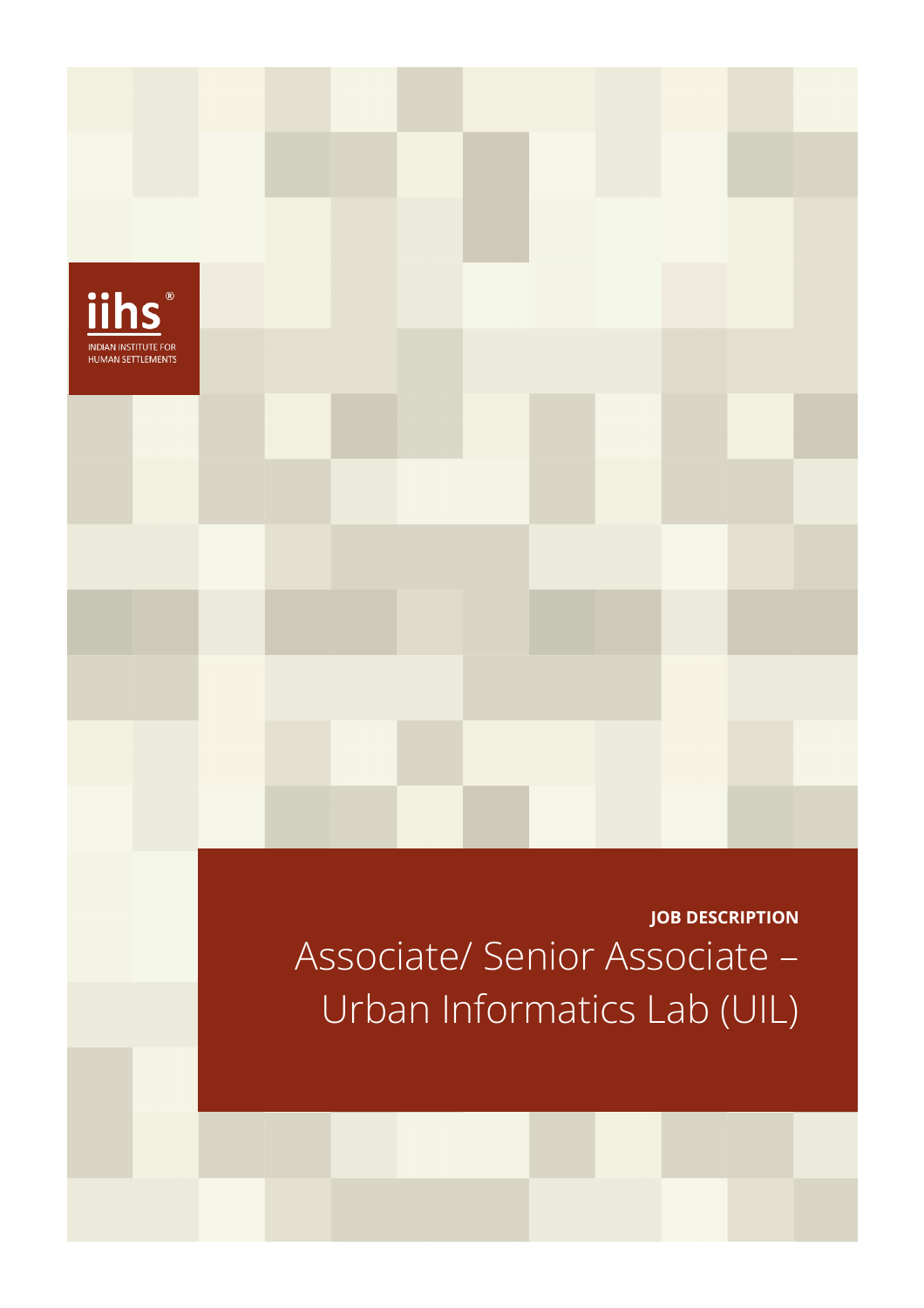#### **About Us**

The Indian Institute for Human Settlements (IIHS) is a national education institution committed to the equitable, sustainable and efficient transformation of Indian settlements.

IIHS aims to establish an independently funded and managed national university of eminence for research and innovation focused on the challenges and opportunities of India's urban transition. The proposed IIHS University will be an institution of eminence that will host an integrated programme of quality campus-based education and research, training and lifelong learning for working professionals, distance and blended learning, as well as a whole array of practice and advisory services. The university will have a strong interdisciplinary orientation bringing together theory and praxis that is grounded in the South Asian context and also engages with and draws from knowledge across the globe.

For more information, please see http://www.iihs.co.in

### **About the Urban Informatics Lab**

The Urban Informatics Laboratory (UIL) at IIHS carries out research and analysis on India's urbanisation using primary and secondary data. The Lab specialises in developing new methods to study and understand urban patterns, particularly in the context of data-scarce environments. It innovates in data creation, collection and organisation, as well as in bringing in diverse methods for urban problem-solving.

Further, it applies its learnings through research, policy, and practice projects across multiple thematic areas such as employment, economic development, social protection, food systems, land markets, housing, environmental sustainability, health, and inequality. The Lab also offers capacity building, teaching and training on urban data analysis for a range of learners across levels.

For more information, please follow thi[s link.](https://iihs.co.in/research/labs/urban-informatics-lab/)

### **Job Description**

The Associate/ Senior Associate position is a full time position located in the Urban Informatics Lab. The Associate/ Senior Associate is expected to be involved with various projects of the UIL, including leading and managing particular processes within the Lab. The ideal candidate would be comfortable with applying statistical analysis techniques for solving urban problems. The candidate should be comfortable working in a dynamic, interdisciplinary environment and be able to manage multiple projects and deadlines.

The position will involve contribution on three fronts:

- (i) Providing analytical support for ongoing IIHS research and practice projects,
- (ii) Teaching quantitative research methods, and
- (iii) Management of Lab processes as well as designing outward-facing communication and data advocacy.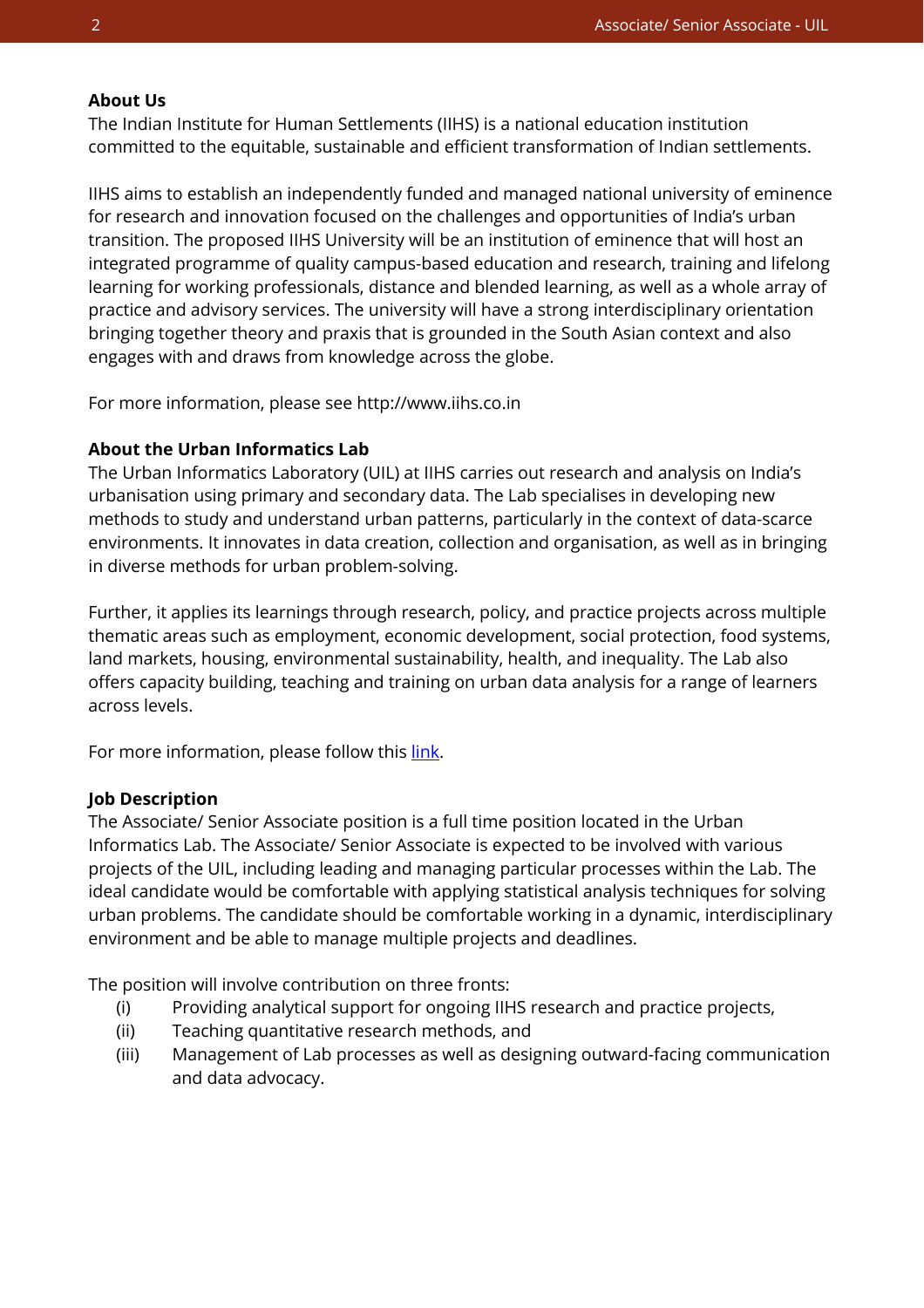### **Activities and Tasks**

Responsibilities would include, but not be limited to, the following:

- Proposing and executing quantitative solutions to various problems across IIHS research and practice projects;
- Application of known quantitative methodologies as well as development of new and innovative methodologies to build a deeper understanding of urban India;
- Providing assistance with collection of primary data, as well as preparation of secondary data for analysis – collation, cleaning and validation;
- Preparation of outward-facing materials and presentations on key urban demographic and economic trends;
- Translation of insights from quantitative analysis for academic writing, practice reports, and popular media, including thinking through data design and communication;
- Providing writing assistance on reports, academic papers and other outputs;
- Providing assistance on teaching particular aspects of quantitative research methods or data visualisation for IIHS' teaching and training programs;
- Providing support to other IIHS activities including academics, research, training, practice, operations and others;
- Participating in all activities of Institution-Building at IIHS; carrying out tasks as assigned by IIHS; and travelling on IIHS work within or outside the country as and when needed.

# **Structure and Reporting**

The Associate/ Senior Associate – Urban Informatics Lab will report to the Consultant/ Lead – Urban Informatics Lab at IIHS and will be required to collaborate effectively with a diverse group of internal teams and external individuals/organisations, and students.

### **Person Specification**

- Post-Graduate degree in Economics / Mathematics / Statistics / Development Studies / Urban Planning / Public Policy with strong skills in Data Analysis and 3-5 years of relevant work experience;
- Prior experience working with one or more of the datasets: Census, NSS / PLFS, NFHS, IHDS, CMIE;
- Prior experience undertaking or managing large primary surveys;
- Proficient in Excel/ STATA/ R/ SPSS;
- GIS and coding skills would be an advantage;
- Familiarity with design software would be an added advantage;
- Should be comfortable working with inter-disciplinary teams;
- The ideal candidate would be interested in urban centric research;
- Interest and experience in teaching would be an added advantage.

This offer is on an exclusive basis, which implies that other professional assignments (whether compensated or not) that bear a potential conflict of interest with IIHS cannot be undertaken.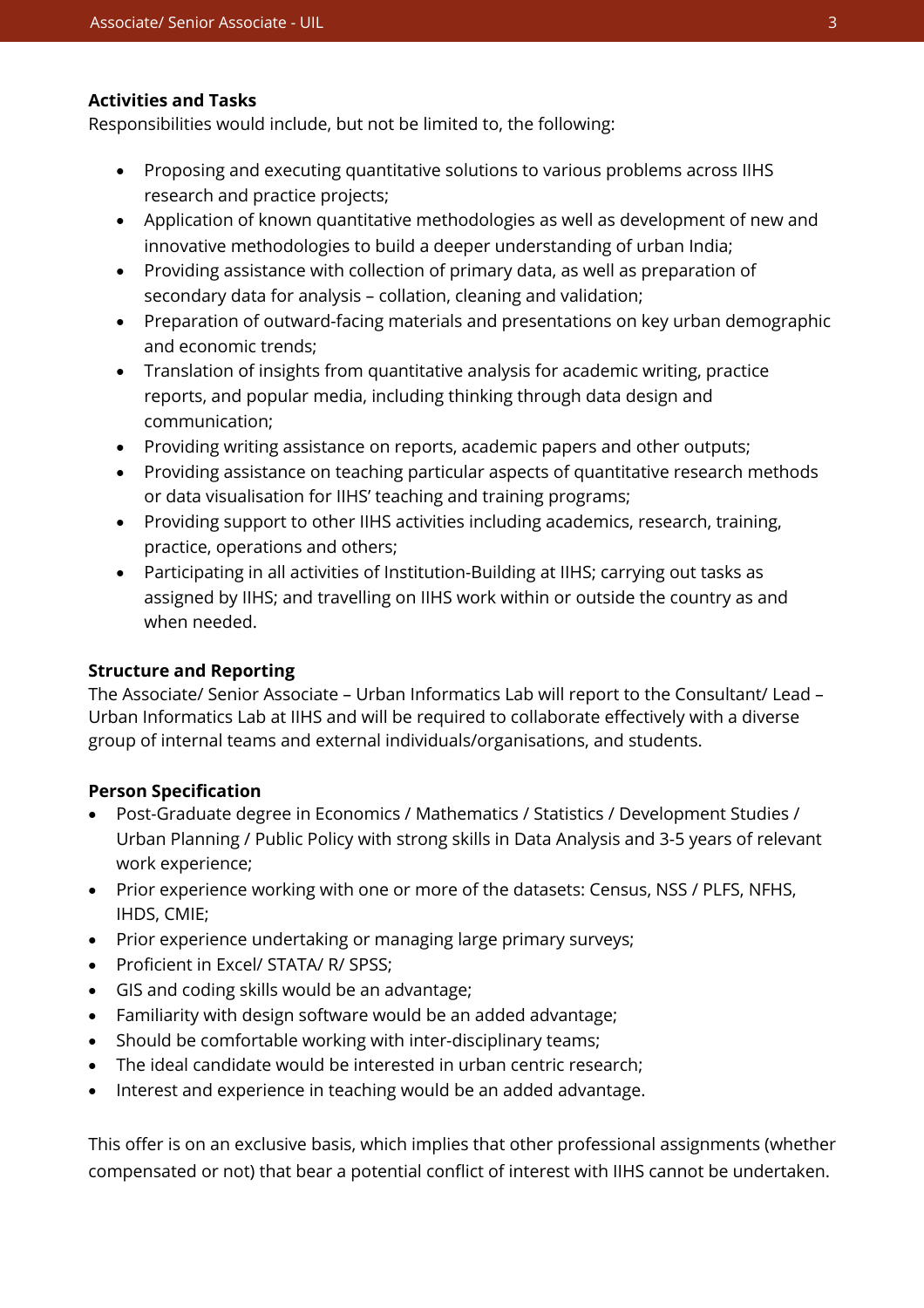The search will remain open until the position is filled.

### **Location**

This position is based in Bengaluru and may entail travel to other locations in India.

## **Review and Assessment**

The role and performance of the incumbent shall be subject to normal review and assessment systems at IIHS.

#### **Diversity Policy**

IIHS is an equal opportunity employer that encourages women, people with disabilities and those from economically and socially excluded communities with the requisite skills and qualifications to apply for positions.

### **To apply**

If you are interested to explore this opportunity with us, please fill the online application form by clicking [here.](https://iihs.co.in/job-application/) (You can also click on the "Apply Now" button at the end of the Job Description displayed on the website).

## **Contact**

Please write to us at **hr@iihs.co.in** if you need any clarifications while filling the online application form.